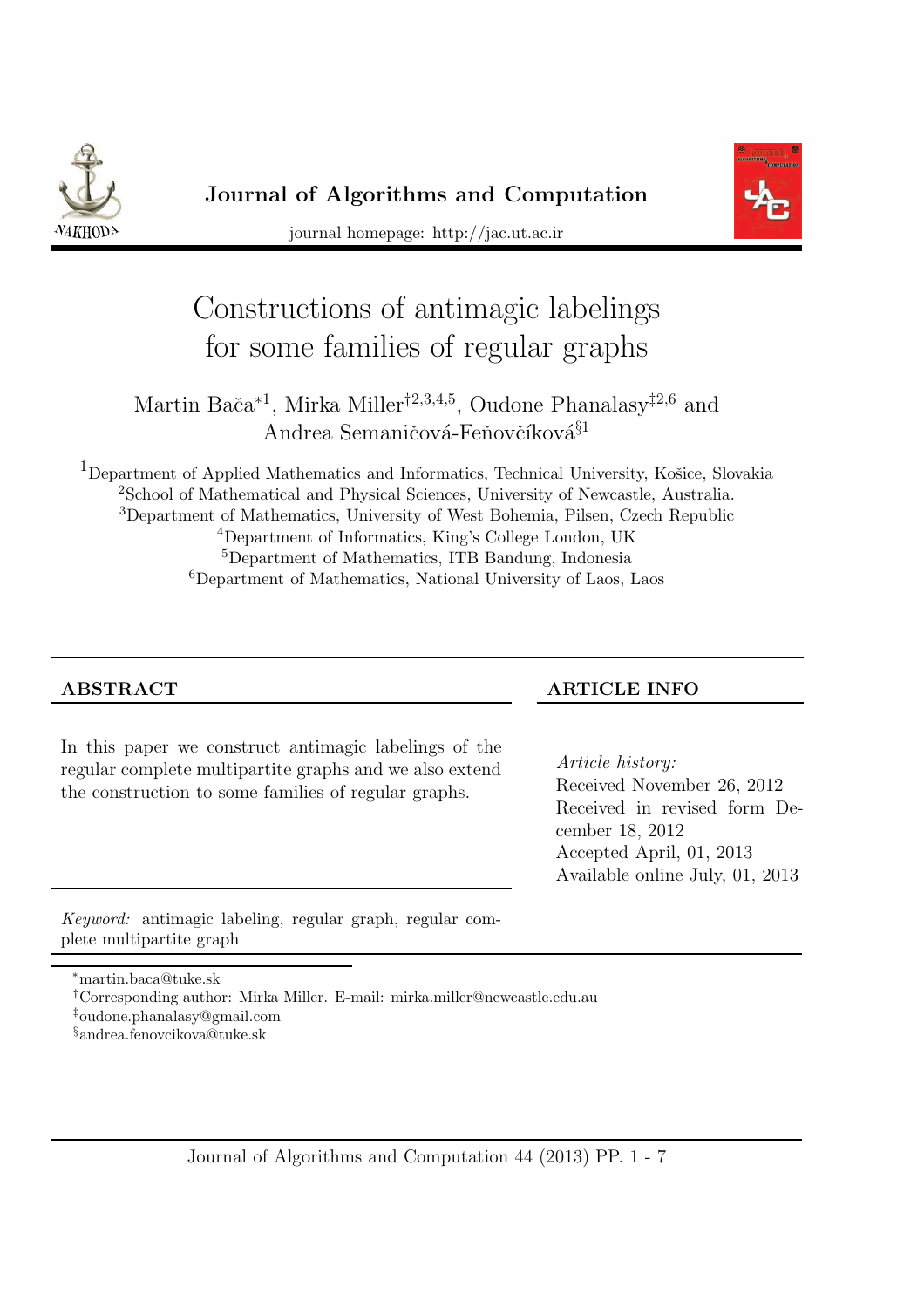#### 1 Introduction

All graphs considered in this paper are finite, simple, undirected and connected, unless stated otherwise. In 1990, Hartsfield and Ringel introduced the concept of an antimagic labeling of a graph. They conjectured that every connected connected graph other than  $K_2$  is antimagic. An antimagic labeling of a graph  $G = (V, E)$  is a bijection from E to the a set of positive integers  $\{1, 2, \ldots, |E|\}$  such that all vertex weights are pairwise distinct, where the *vertex weight* of a vertex v,  $wt(v)$ , is defined as the sum of the labels of all the edges incident with the vertex v. A graph G is called *antimagic* if there exists an antimagic labeling of G.

Some families of graphs, for example, path  $P_m$ , star  $S_m$ , cycle  $C_m$ , complete graph  $K_m$ , wheel  $W_m$  and bipartite graph  $K_{2,m}$ ,  $m \geq 3$ , have been proved to be antimagic in [6]. For more than two decades there have been many attempts to settle the conjecture but although there are now many supporting results, there still are many gaps that need to be filled, for instance, see [1, 3, 7, 8, 9]. More details about antimagic labeling can be found in the dynamic survey by Gallian in  $[5]$ , see also  $[2]$ .

In this paper we construct antimagic labelings for regular complete multipartite graphs and then extend them to other regular graphs.

We conclude this section with a definition, a representation of an edge labeling and some notations that will be used throughout the paper.

The join graph  $G + H$  of the graphs G and H is the graph with  $V(G + H) = V(G) \cup V(H)$  and  $E(G + H) = E(G) \cup E(H) \cup \{ uv : u \in V(G) \text{ and } v \in V(H) \}.$ 

An edge labeling  $l$  of a graph  $G$  will be described by an array  $L$ , not necessary rectangular. Each row of  $L$  represents a vertex of  $G$  and the entries in the row are the edge labels incident with the vertex.

We denote by  $T<sup>t</sup>$  the transpose of the array T and by  $wt_G(v)$  the sum of the labels of all the edges incident with v in a graph G (resp. by  $wt<sub>L</sub>(v)$ ) the sum of all entries in the row v, where L is the array of the edge labels of the graph G, or simply,  $wt(v)$ .

#### 2 Results

The following lemma will be used as a base step for constructing the antimagic labelings of regular multipartite graphs.

**Lemma 1.** For  $m \geq 2$ , the complete bipartite graph  $K_{m,m}$  is antimagic.

*Proof.* Let  $T_l$ ,  $1 \leq l \leq m$ , be the  $(m \times 1)$ -array of the edges  $e_i$ ,  $1 \leq i \leq m$ , of the regular complete bipartite graph  $K_{m,m}$ . We label the edges  $e_i$ ,  $1 \leq i \leq m$ , in the row i of the array  $T_l$ with  $i + (l - 1)m$ . Then the array  $A = T_1 T_2 ... T_m$  is the array of edge labels of  $K_{m,m}$ , where each row of A is the set of all the labels of the edges incident with a vertex in one partition of vertices while each column is the set of all the labels of edges incident with a vertex in the other partition of vertices. We next prove that all vertex weights of  $K_{m,m}$  are pairwise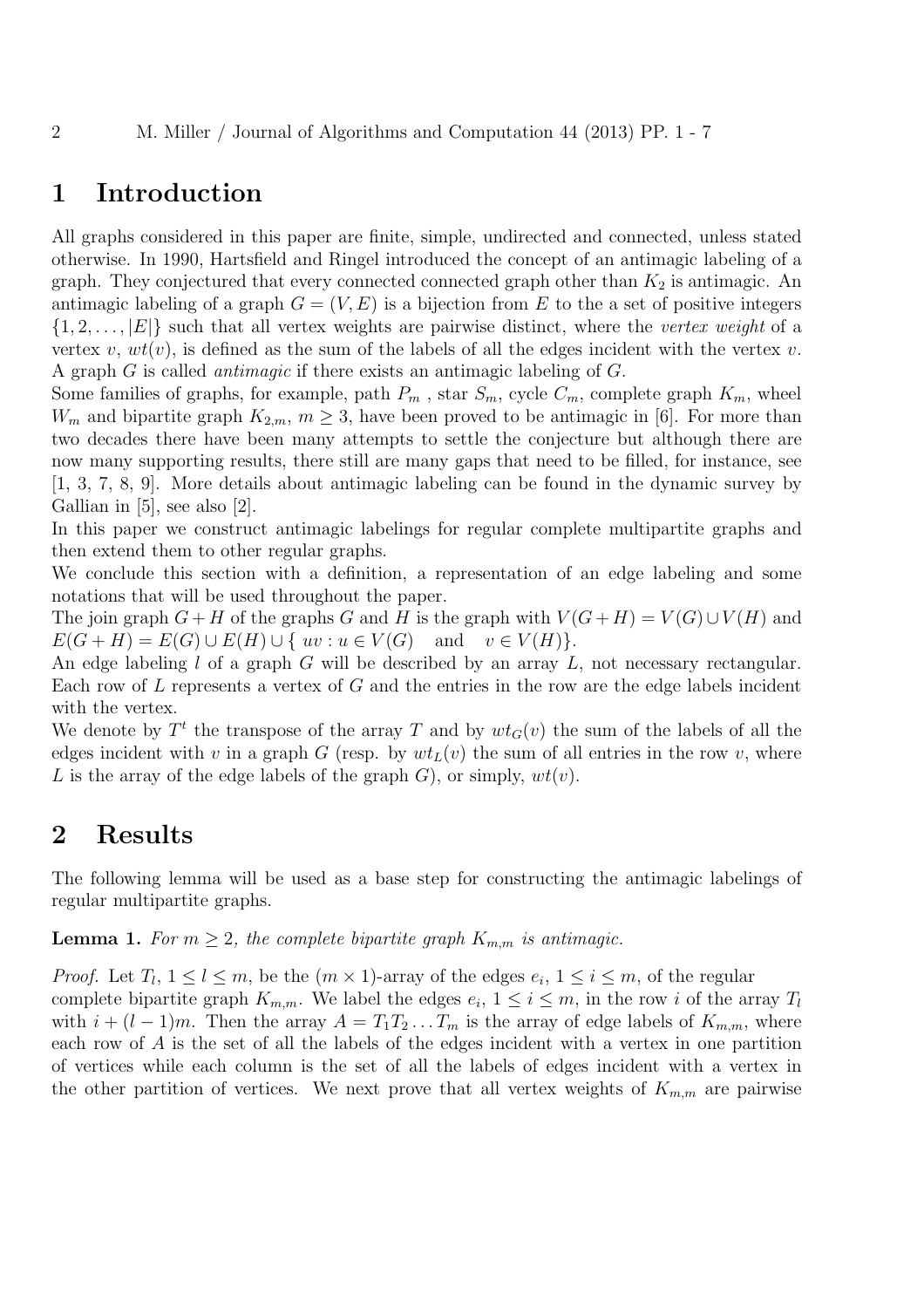distinct. Let  $r_i$  and  $c_j$  for  $1 \leq i, j \leq m$ , be a row (vertex) and a column (vertex) of the array A, respectively. By the construction of the array A, we have  $wt(r_i) = \frac{m^3 - m^2 + 2m}{2} + (i - 1)m$ and  $wt(c_j) = \frac{m(m+1)}{2} + (j-1)m^2$ . It is clear that  $wt(r_i) < wt(r_f)$ , for  $1 \leq i < f \leq m$  and  $wt(c_j) < wt(c_g)$ , for  $i \leq j < g \leq m$ . We finally verify that each vertex weight of one partition of the vertices is distinct from each vertex weight in the other partition of the vertices. For m even, we have  $wt(c_{\frac{m}{2}}) = \frac{m^3 - m^2 + m}{2} < \frac{m^3 - m^2 + 2m}{2} = wt(r_1)$  and  $wt(r_m) = \frac{m^3 + m^2}{2} <$  $\frac{m^3+m^2+m}{2}=wt(c_{\frac{m}{2}+1})$ . Hence all the vertex weights are pairwise distinct. For m odd, suppose  $wt(r_i) = wt(c_j)$ , then we have  $m(m^2 - 2jm + 2i - 1) = 0$ . Since m is a positive integer,  $m^2 - 2jm + 2i - 1 = 0$ . Therefore,  $j^2 - 2i + 1 > 0$  and must be a square. This leads to  $i = j$ ; substituting back into the equation we obtain  $m = 2j - 1$ . In this case the labeling of  $K_{m,m}$  is not yet antimagic. To obtain an antimagic labeling of  $K_{m,m}$  we make a small change by swaping the labels  $\lfloor \frac{m}{2} \rfloor$  $\frac{m}{2}$  and  $\lfloor \frac{m}{2} \rfloor$  $\frac{m}{2}$  | + 1.  $\Box$ 

**Theorem 2.** For  $m \geq 1$ , the complete 3-partite graph  $K_{m,m,m}$  is antimagic.

*Proof.* Let L be the array obtained from the array A as the one given in the proof of Lemma 1 by arranging the vertices of  $K_{m,m}$ , in which  $wt_L(v_i) \leq wt_L(v_i)$ , for  $1 \leq i < j \leq 2m$ , that is, each row in L represents a vertex of  $K_{m,m}$  and the entries in each row represent the labels of edges incident with that row (vertex). Let  $T_l$ ,  $1 \leq l \leq m$ , be the  $(2m \times 1)$ -array of the edges  $e_i, 1 \leq i \leq 2m$ , where  $e_i$  are the edges of  $K_{m,m,m}$  that do not belong to  $K_{m,m}$ . We construct the array B of the edge labels of  $K_{m,m,m}$  as follows.

Case 1: m even

- (1) Label the edge  $e_i$ ,  $1 \le i \le 2m$ , in the row i of the array  $T_l$ ,  $1 \le l \le m$ , with  $i + (l-1)2m$ , for  $1 \leq l \leq \frac{m}{2}$  $\frac{m}{2}$ ; and  $i + 2m^2 + (l - (\frac{m}{2} + 1))2m$ , for  $\frac{m}{2} + 1 \leq l \leq m$ ;
- (2) Replace the edge labels in the array L with the new labels obtained by adding  $m^2$  to each of the original edge labels;
- (3) Form the array B as shown below.

$$
T_1^t \t T_2^t \t T_1^m \t T_2^m \t T_{\frac{m}{2}}^m \t T_{\frac{m}{2}+1}^m \t T_{\frac{m}{2}+2}^m \t T_{\frac{m}{2}+1}^t \t T_{\frac{m}{2}+2}^t \t \vdots \t T_m^t
$$
\n
$$
T_m^t
$$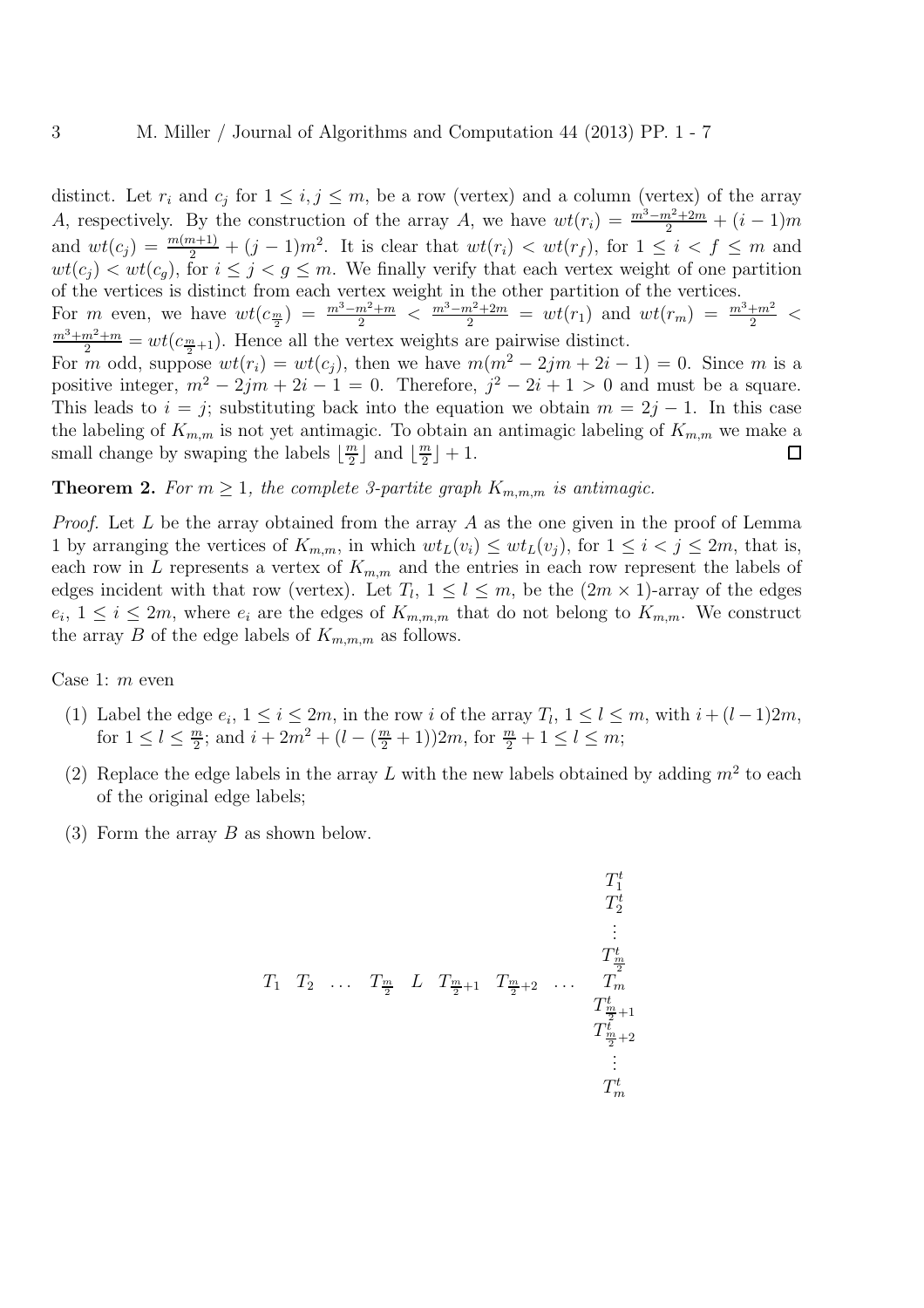By the construction of the array  $B$ , it is clear that the weight of each vertex (row) is less that the weight of the vertex below, except in two cases that need to be verified.

Let  $e_{f,g}$  be the edge label in the row f and the column g of the array B and let  $wt(r_f)$  be the weight of the vertex  $r_f$  (row f).

(i) 
$$
wt(T_{\frac{m}{2}}^{t})
$$
 and  $wt(r_{\frac{m}{2}+1})$ \nSince  $\sum_{g=1}^{\frac{m}{2}} e_{\frac{m}{2},g} + \sum_{g=\frac{3m}{2}+1}^{2m} e_{\frac{m}{2},g} = \frac{4m^3 - 4m^2 + 2m}{4} < \frac{6m^3 - 4m^2 + 4m}{4} = \sum_{g=1}^{\frac{m}{2}} e_{\frac{3m}{2},g} + \sum_{g=\frac{3m}{2}+1}^{2m} e_{\frac{m}{2}+1,g}$ \nand  $e_{\frac{m}{2},g} < e_{\frac{m}{2}+1,g}$ , for  $\frac{m}{2}+1 \leq g \leq \frac{3m}{2}$ ,  $wt(T_{\frac{m}{2}}^{t}) < wt(r_{\frac{m}{2}+1})$ .\n\n(ii)  $wt(r_{\frac{m}{2}+2m})$  and  $wt(T_{\frac{m}{2}+1}^{t})$ \nSince  $\sum_{g=1}^{\frac{m}{2}} e_{\frac{m}{2}+2m,g} + \sum_{g=\frac{3m}{2}+1}^{2m} e_{\frac{m}{2}+2m,g} = \frac{6m^3 + 4m^2}{4} < \frac{8m^3 + 4m^2 + 2m}{4}$ 

$$
= \sum_{g=1}^{\frac{m}{2}} e_{\frac{m}{2}+2m+1,g} + \sum_{g=\frac{3m}{2}+1}^{2m} e_{\frac{m}{2}+2m+1,g} \text{ and } e_{\frac{m}{2}+2m,g} < e_{\frac{m}{2}+2m+1,g}, \text{ for } \frac{m}{2}+1 \le g \le \frac{3m}{2},
$$
  

$$
wt(r_{\frac{m}{2}+2m}) < wt(T_{\frac{m}{2}+1}^t).
$$

Case 2: m odd

This case is similar to Case 1 and so the details are omitted here. We only mention how to construct the array  $T_l$ ,  $1 \leq l \leq m$ , and the array B.

- (1) Label the edge  $e_i$ ,  $1 \le i \le 2m$ , in the row i of the array  $T_l$ ,  $1 \le l \le m$ , with  $i + (l-1)2m$ , for  $1 \leq l \leq \frac{m+1}{2}$  $\frac{1}{2}$ ; and  $i + 2m^2 + m + (l - (\frac{m+1}{2} + 1))2m$ , for  $\frac{m+1}{2} + 1 \leq l \leq m$ ;
- (2) Form the array  $B$  as shown below.

$$
T_1^t \t T_2^t \t T_1^t
$$
\n
$$
T_1^t \t T_2^t \t T_{\frac{m+1}{2}}^t \t L \t T_{\frac{m+1}{2}+1} \t T_{\frac{m+1}{2}+2}^t \t \t T_{\frac{m+1}{2}+1}^t
$$
\n
$$
T_{\frac{m+1}{2}+2}^t
$$
\n
$$
\vdots
$$
\n
$$
T_m^t
$$
\n
$$
T_m^t
$$

 $\Box$ 

By the induction on  $n$ , we have

**Corollary 3.** For  $m \geq 1, n \geq 2$ , the complete *n*-partite graph  $K_{\underbrace{m,m,\ldots,m}_{n \text{ times}}}$ *, except*  $K_2 = K_{1,1}$ *, is antimagic.*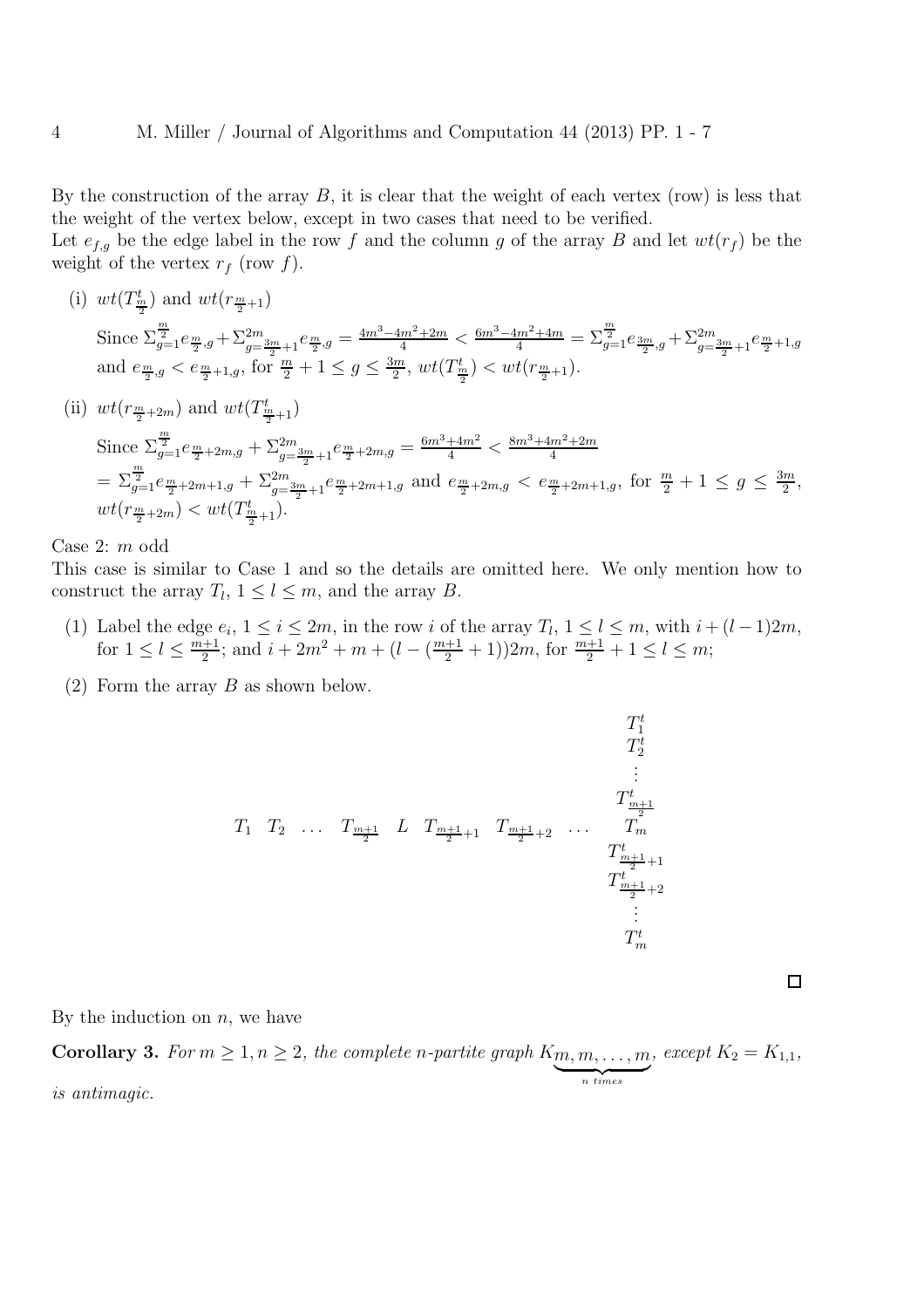



Figure 1: The graph  $K_{2,2,2,2}$  and its antimagic labeling.

Figure 1 illustrates  $K_{2,2,2,2}$  and its antimagic labeling. Note that the complete graph  $K_n$ ,  $n \geq 3$ , has been proved to be antimagic in [6] and also in [7]. This is a special case of Corollary 3 when  $m = 1$ , that is  $K_n = K_{1, 1, \ldots, 1}$  $\frac{1}{n}$  times .

We extend our results to more general regular graphs.

**Lemma 4.** *Let*  $G = mK_2$ ,  $m ≥ 1$ *. Then*  $G + (2m - 1)K_1$  *is antimagic.* 

*Proof.* The array of edge labels of G is  $L = (1 \ 1 \ 2 \ 2 \dots m \ m)^t$ . Let  $T_l$ ,  $1 \le l \le 2m - 1$ , be the  $(2m \times 1)$ -array of the edges  $e_i$ ,  $1 \le i \le 2m$ , where the  $e_i$ 's are the edges of  $G + (2m - 1)K_1$ that do not belong to  $mK_2$ . We construct the array B of the edge labels of  $G + (2m - 1)K_1$  as follows.

- (1) Label the edge  $e_i$ ,  $1 \leq i \leq 2m$ , in the row i of the array  $T_l$ ,  $1 \leq l \leq 2m-1$ , with  $i + (l - 1)2m;$
- (2) Replace the edge labels in the array L with the new labels obtained by adding  $2(2m-1)m$ to each of the original edge labels;
- (3) Form the array B as shown below.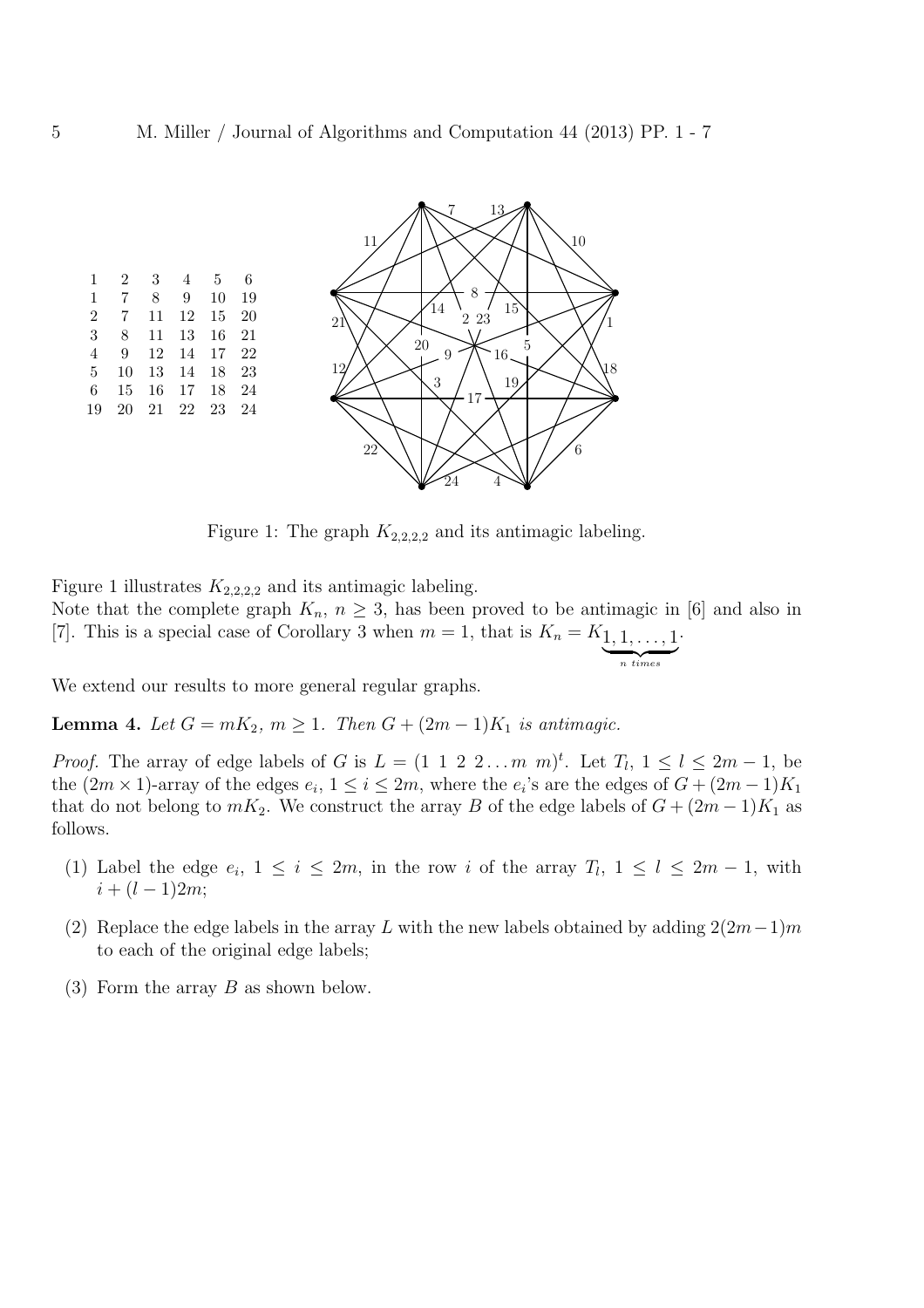$$
T_1^t \t T_2^t \t T_1^t \t T_2^t \t \t \vdots \t T_{m+1}^t \t T_{m+2}^t \t \t \vdots \t T_{2m-1}^t
$$
\n
$$
T_{2m-1}^t
$$

By the construction of the array  $B$ , it is clear that the weight of each vertex is less than the weight of the vertex below with two exceptions that need to be verified.

Let  $e_{f,g}$  be the edge label in the row f and the column g of the array B and let  $wt(r_f)$  be the weight of the vertex  $r_f$  (row f).

- (i)  $wt(T_m^t)$  and  $wt(r_{m+1})$ We have  $wt(T_m^t) = 4m^3 - 2m^2 + m < 4m^3 - 2m^2 + 2m = wt(r_{m+1}).$
- (ii)  $wt(r_{3m})$  and  $wt(T^t_{m+1})$

We have the edge labels of  $r_{3m}$  and  $T_{m+1}^t$  as shown below.

$$
r_{3m} : 2m \t 4m \t ... (2m-1)2m (2m-1)2m + m
$$
  
\n
$$
T_{m+1}^t : 1 + 2m^2 \t 2 + 2m^2 \t ... (2m-1)2m^2 \t 2m + 2m^2
$$

 $\Box$ 

We have  $wt(r_{3m}) = 4m^3 + 2m^2 - m < 4m^3 + 2m^2 + m = wt(T_{m+1}^t)$ .

**Theorem 5.** Let G be a k-regular (connected or disconnected) graph with p vertices and  $k \geq 2$ . *Then the p-regular graph*  $G + (p - k)K_1$  *is antimagic.* 

*Proof.* We can use the same construction as in the proof of Theorem 2 by replacing  $K_{m,m}$  by G.  $\Box$ 

By the induction on  $n$ , we obtain

Corollary 6. The 
$$
(k + ns)
$$
-regular graph  $((G + sK_1) + sK_1) + ... ) + sK_1$  is antimagic, for

 $s = p - k.$ 

Combining Lemma 1, Corollary 3, Lemma 4 and Corollary 6, we have

**Theorem 7.** Let G be a k-regular graph, where  $k ≥ 0$  and  $s = p - k$ . Then the  $(k + ns)$ -regular *graph*  $(((G + sK_1) + sK_1) + ...) + sK_1$  $\frac{1}{n}$  times *is antimagic.*